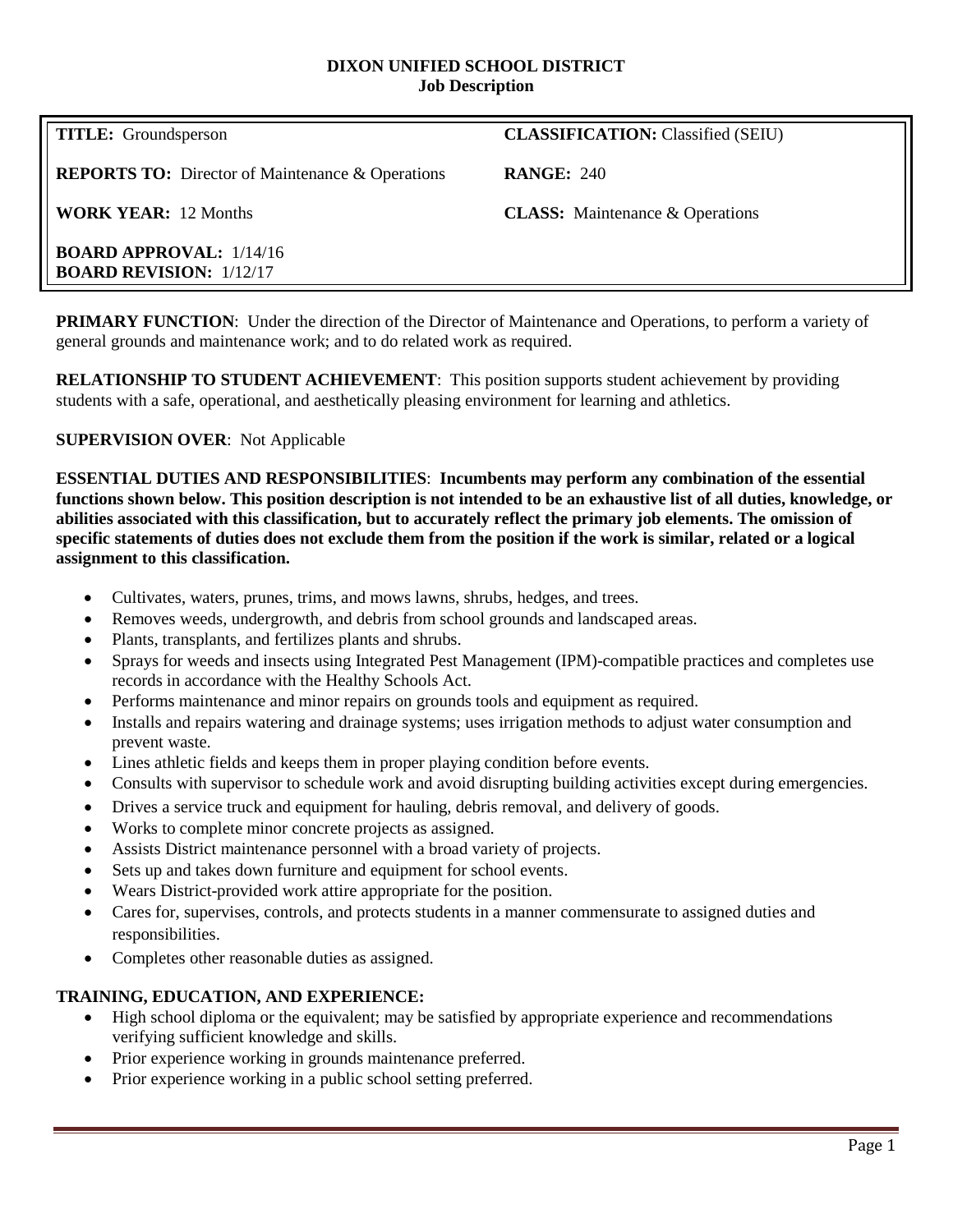# **LICENSES AND OTHER REQUIREMENTS:**

- Requires a valid California Driver's License and insurable status by the District's carrier.
- Fingerprint/criminal justice clearance.
- Possession of a negative TB risk assessment certificate and, if risk factors are identified, a negative TB examination, that is no more than 60 days old and renewable at least once every four years.

### **KNOWLEDGE AND ABILITIES: The following outline of essential knowledge, abilities, and physical requirements is not exhaustive and may be supplemented as necessary in accordance of the job.**

### KNOWLEDGE OF\*:

- Procedures used in grounds maintenance and care.
- Tools, equipment, and machinery, including their uses, and procedures for maintenance and making minor repairs.
- Fertilizers, insecticides, and herbicides used in grounds care and gardening.

### ABILITY TO\*:

- Estimate the scope of each work assignment and secure necessary tools and materials to complete the assigned work.
- Operate a variety of trade tools and equipment.
- Drive a service truck and equipment.
- Meet rigid deadlines, and perform tasks that require strenuous, physical exertion.
- Learn about and practice Integrated Pest Management (IPM) principles (i.e. prevention, monitoring, use of lowexposure chemical applications only when necessary, etc.).
- Maintain confidentiality of privileged information obtained in the course of work.
- Exercise caution and comply with health and safety regulations.
- Understand and carry out multi-step oral and written instructions.
- Form and maintain cooperative and effective working relationships with others.
- Sustain productivity with frequent interruptions.
- Maintain consistent, punctual, and regular attendance.
- Write to complete logs and keep records.
- Work both independently with little direction and as a part of a team.
- Meet District standards of professional conduct as outlined in Board Policy.

*\*Candidates should have fundamental working knowledge of these concepts, practices, and procedures, and the ability to apply them in varied situations.*

# **WORKING CONDITIONS:**

PHYSICAL DEMANDS (*With or without the use of aids)*\*:

- Work is performed while moving about the facilities to conduct maintenance for extended periods of time.
- Work is performed while positioning self to perform maintenance, make repairs, etc.
- May require traveling in a vehicle to job assignments.
- Work is performed while moving supplies weighing up to 50 pounds across a campus.
- Requires the ability to access trees, rooftops, and elevated locations via a ladder.
- Requires the ability to communicate effectively with staff, students, parents, and community members.
- Requires the ability to detect information displayed in a manual and make log entries.
- Requires the ability to operate tools and equipment.

\**Consideration will be given to qualified disabled persons who with reasonable accommodation can perform the essential functions of the job.*